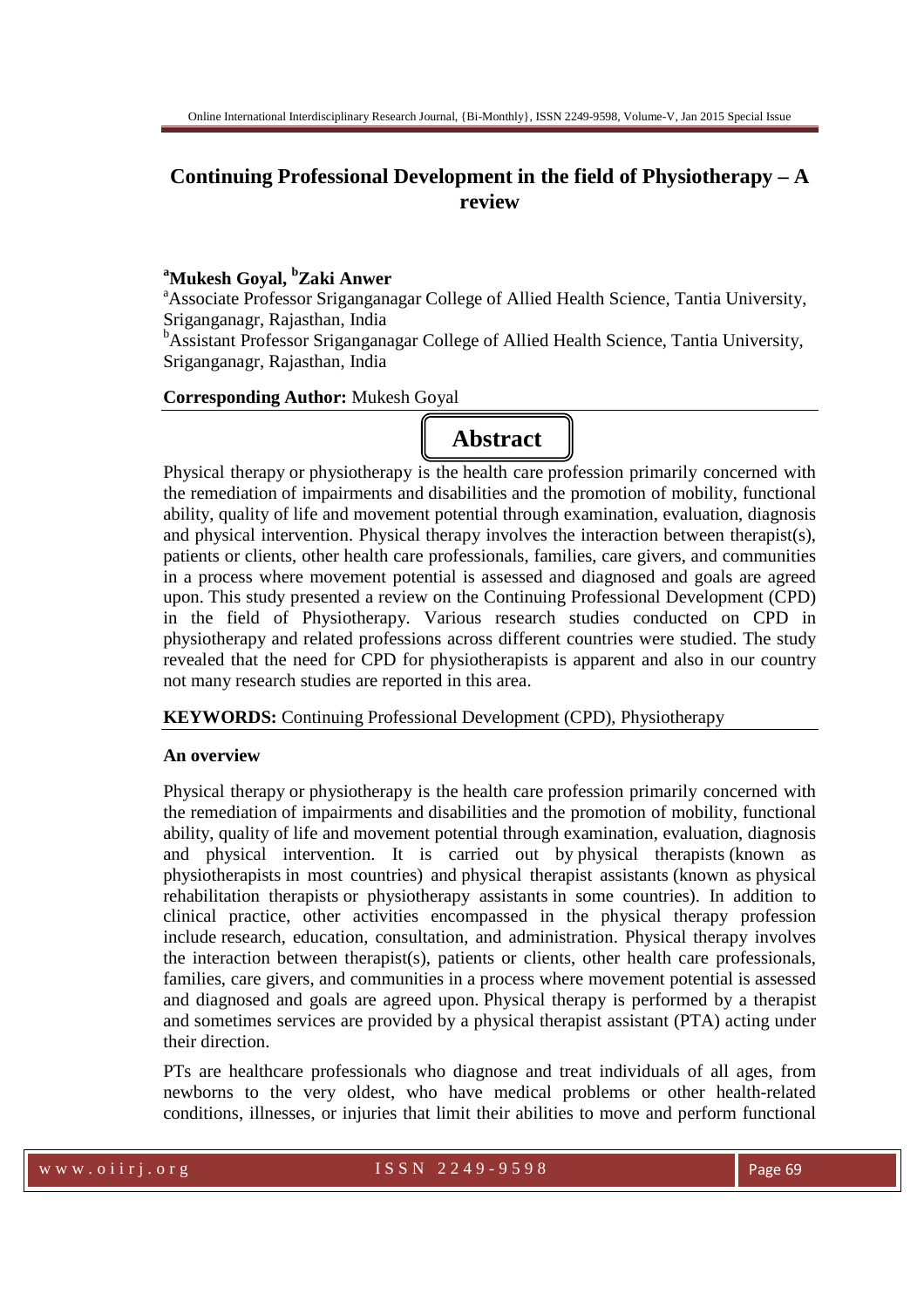activities as well as they would like in their daily lives. PTs use an individual's history and physical examination to arrive at a diagnosis and establish a management plan and, when necessary, incorporate the results of laboratory and imaging studies. PT management commonly includes prescription of or assistance with specific exercises, manual therapy, education, manipulation and other interventions. In addition, PTs work with individuals to prevent the loss of mobility before it occurs by developing fitness and wellness-oriented programs for healthier and more active lifestyles, providing services to individuals and populations to develop maintain and restore maximum movement and functional ability throughout the lifespan.

Physical therapy is a professional career which has many specialties including sports, neurology, woundcare, cardiopulmonary, geriatrics, orthopedic and pediatrics. PTs practice in many settings, such as outpatient clinics or offices, health and wellness clinics, rehabilitation hospitals facilities, skilled nursing facilities, extended care facilities, private homes, education and research centers, schools, hospices, industrial and this workplaces or other occupational environments, fitness centers and sports training facilities.

Physical therapists also practice in the non-patient care roles such as health policy, health insurance, and health care administration and as health care executives. Physical therapists are involved in the medical-legal field serving as experts, performing peer review and independent medical examinations.

Education qualifications vary greatly by country. The span of education ranges from some countries having little formal education to others having doctoral degrees and post doctoral residencies and fellowships.

# **Objective**

The present study is a review of the different studies on CPD conducted in the field of Physiotherapy with following objective:

1. To undertake an in depth study on various types of studies on CPD conducted in the field of Physiotherapy.

# **Methodology**

Secondary data available on the websites, magazines, journals and periodicals was used to study the current status of various training programmes across the country. The present review takes stock of the state of art of CPD programmes conducted in the field of Physiotherapy. The following were the findings of review:

### **Review of Literature**

**Henwood, S. M., Yielder, J., & Flinton, D. (2004)<sup>1</sup>** explored the attitudes of radiographers in two countries (UK and New Zealand) to mandatory CPD prior to a mandatory CPD policy being implemented. Postal questionnaires were sent to 1739 radiographers (250 in the UK and 1489 in New Zealand), in collaboration with the respective professional bodies in both countries. The study showed that there is a general ambivalent attitude towards CPD and there are a number of barriers which individuals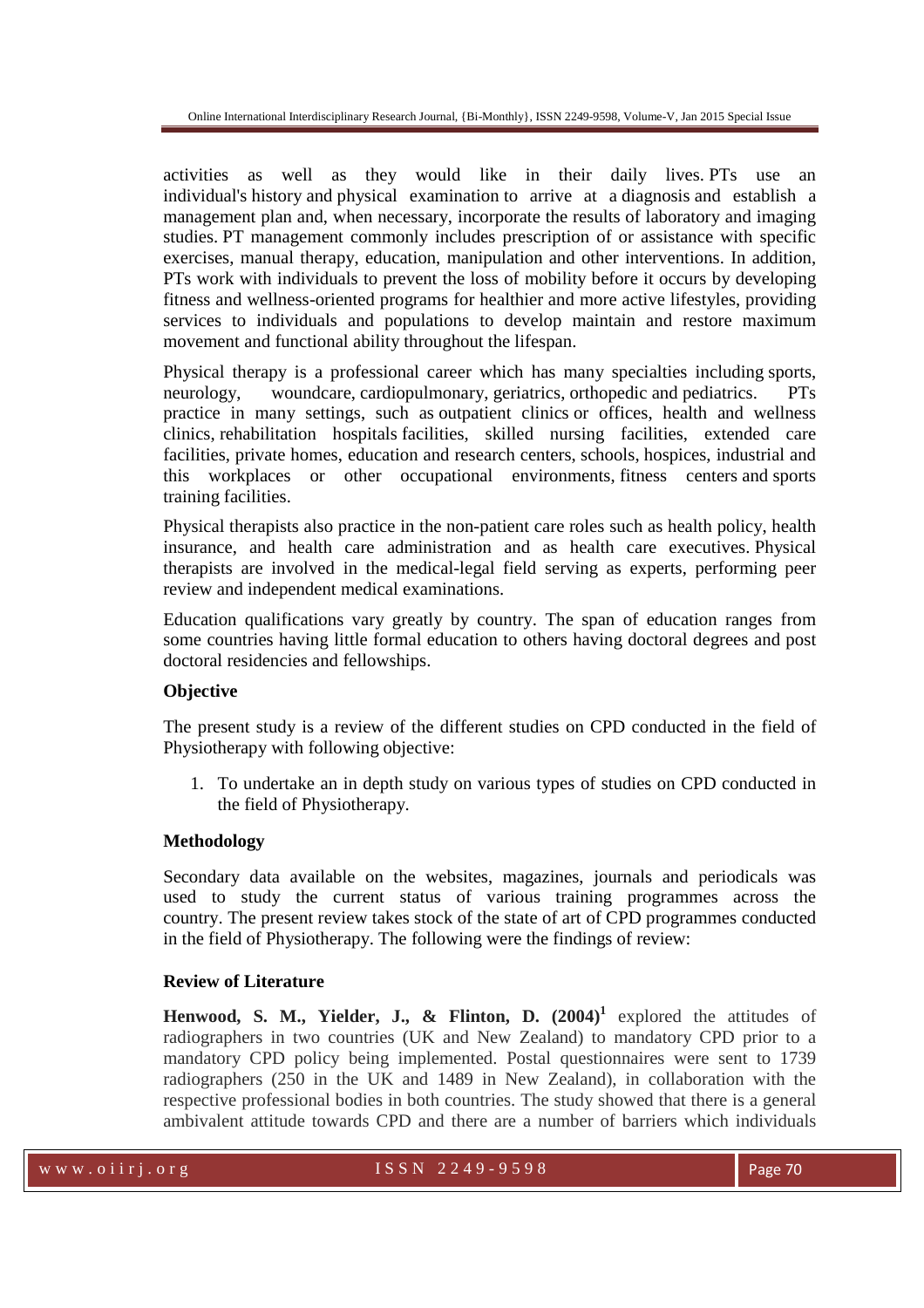identify to explain relatively low rates of participation in CPD. The study also showed that there is a very restricted view of what constitutes CPD around attendance at study days and formal activities and subsequently less formal activities are not being recognized and valued. The lack of recording of CPD activity was highlighted along with problems related to poor staffing levels and in places, lack of employer support. The authors also proposed that the study will be repeated and attitudes compared two years

following the implementation of the mandatory CPD policy in both countries.

**Brennan, G. P., Fritz, J. M., & Hunter, S. J. (2006)<sup>2</sup> mentioned that the Physical** therapists frequently attend continuing education courses with the goal of providing better care, yet the effectiveness of continuing education for improving outcomes has not been examined. Data were obtained for all eligible patients  $(n=1,365)$ ; mean age=42.1 years, SD=14.0 years; 69.9% female) with a chief complaint of neck pain who were treated in 13 physical therapy clinics over a 24-month period. Disability data (Neck Disability Index scores) from the initial and final therapy sessions were recorded from clinical databases. Thirty-four of 57 physical therapists employed within the 13 clinics attended a 2-day continuing education course. Eleven of the 34 attendees also participated in an ongoing clinical improvement project for patients with neck pain. Clinical outcomes were compared in the pre- and post-course periods for therapists attending or not attending the course, and for therapists participating or not participating in the ongoing project. Results indicated that there were no differences in clinical outcomes based on attendance at the continuing education course. There was an interaction between time and participation in the ongoing project, such that participants achieved greater change in disability after the course. The percentage of patients achieving at least the minimum detectable amount of change in disability with treatment increased significantly for participants after the course. The study concluded that the attendance at a 2-day continuing education course was not associated with improvement in clinical outcomes, but participation in an ongoing improvement project did result in greater clinical improvement for patients with neck pain. Further investigation of educational methods to improve clinical outcomes is needed. These results suggested that traditional continuing education formats may not be effective for improving patient care.

**French, H. P. (2006)<sup>3</sup>** mentioned that continuing professional development (CPD) in physiotherapy incorporates a broad range of activities that provides personal and professional development. There is a responsibility on both the individual and workplace to ensure that the employee is up to date and competent. A questionnaire survey of staff grade physiotherapists in five acute hospitals was conducted to determine the current CPD activities they were undertaking and their perceived CPD needs. Seventy one physiotherapists completed the questionnaire. Respondents were asked to prioritize CPD activities and the top five activities identified were: clinical supervision, intensive clinical training, in-service education, short courses and performance appraisal. The effective components and perceived benefit of these activities are presented and discussed. The results of this survey can be used to develop a CPD framework in the workplace.

**Townsend, E., Sheffield, S. L. M., Stadnyk, R., & Beagan, B. (2006)<sup>4</sup>** mentioned that continuing professional development is essential for professionals to remain competent, and for effective recruitment and retention. This study reported a qualitative study of the effects of workplace policy on continuing professional development on a small, dispersed profession in a resource-challenged province, using the case example of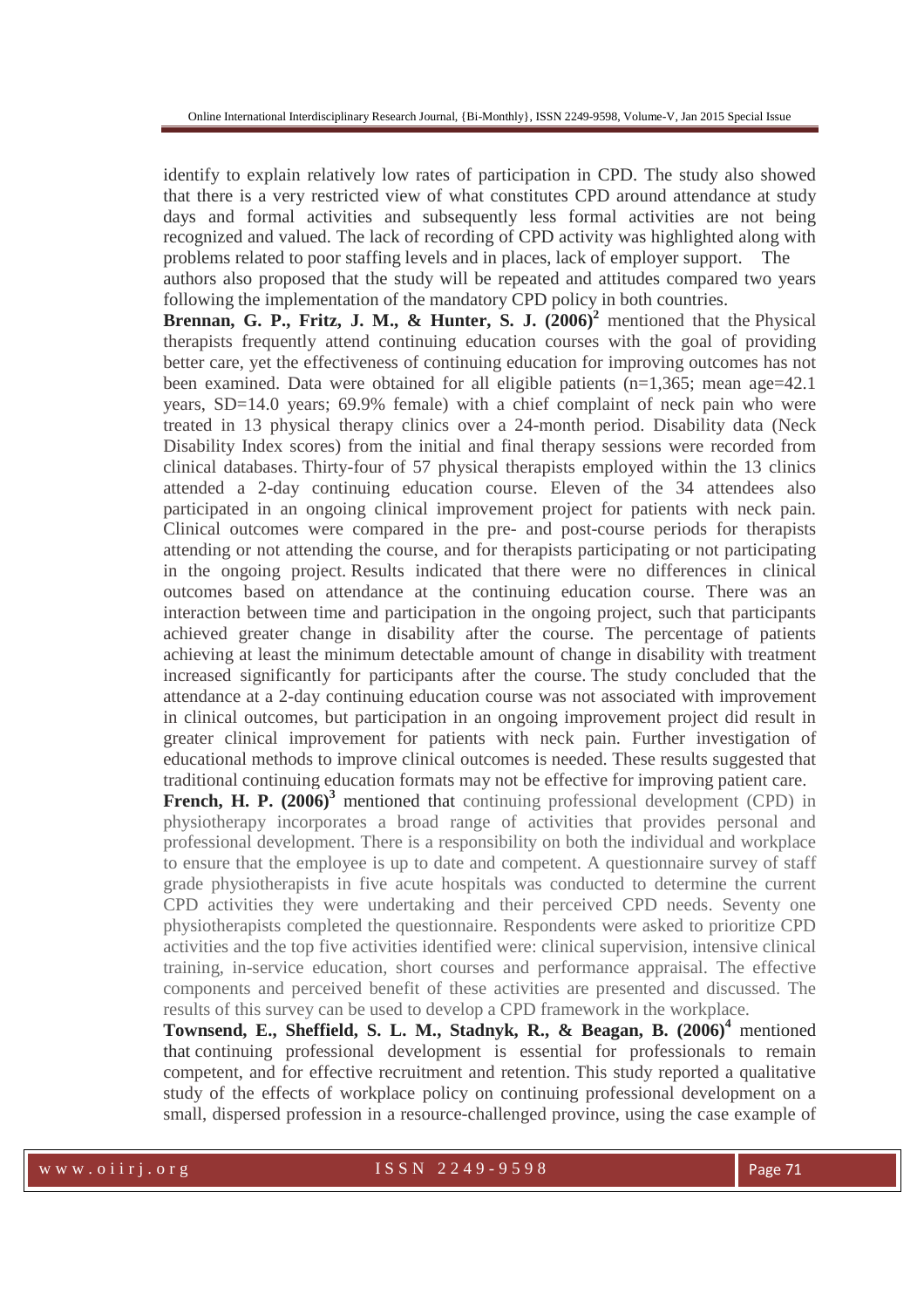occupational therapy in Nova Scotia. The study used a multi-methods design, theoretically based on institutional ethnography. Methods were critical appraisal of the literature, interview and focus group data collection with 28 occupational therapists and 4 health services administrators, and a review of workplace policy. The study identified a policy wall. Notable policies were those which defined who is responsible for continuing professional development, and which limited employee benefits and work flexibility options for those with family duties. It appeared that a female-dominated profession, such as occupational therapy, may also face gender-based challenges. Suggestions were offered for workplace policy makers, unions, provincial regulatory organizations, and health professionals.

**Austin, T. M., & Graber, K. C. (2007)<sup>5</sup>** addressed and mentioned that the perspectives of physical therapists recently mandated to engage in continuing education (CE) is limited. Their purpose was to identify physical therapy clinicians' and managers' views on its role and effectiveness. Participants were 23 physical therapists practicing at six different hospitals in Illinois. Qualitative methodology included participant interviews, document analysis, and field journals. Three major themes were identified: (1) attitudes toward CE and mandatory CE, (2) variables contributing to effective CE experiences, and (3) cautious optimism regarding the role of mandatory CE in the promotion of professional competence. This investigation details the need for evidence-based, clinically relevant, interactive CE presentations; ongoing discussion regarding the plausibility of increased national involvement in CE; and focused attention on overcoming obstacles associated with ineffective CE.

**Austin, T. M., & Graber, K. C.**  $(2007)^6$  **reported that as of October 1, 2002, physical** therapy continuing education (CE) in Illinois was mandated. Research examining the recent mandate for physical therapists to engage in CE was limited. The purposes of this study were to examine the perceptions of physical therapist clinicians and managers concerning the barriers to and facilitators of CE and to identify how physical therapists perceive the role of their department in the CE process. Participants selected for the study were 23 physical therapists at 6 hospitals. A qualitative methodology was used to analyze data. Results identified four themes: negotiating and managing the variables associated with CE, providing and promoting opportunities that meet physical therapists' CE needs, identifying the elements of employment environments that foster CE, and perceived implications of mandating CE. The study highlighted the need to identify the core set of variables associated with engaging in CE and to promote the elements of employment environments that foster CE.

**Bourne, J. A., Dziedzic, K., Morris, S. J., Jones, P. W., & Sim, J. (2007)<sup>7</sup> reported that** the emphasis of UK Government policy on primary-care-based services has led to more physiotherapists working in the community. The aims of the present study were to identify the perceived professional, educational and personal needs of community physiotherapists, and to determine good practice in meeting these needs. A survey of physiotherapists working in 15 National Health Service community trusts in the West Midlands was carried out in September 2000. The survey questionnaire was developed through focus groups and mailed to a random sample of 200 community physiotherapists. The response rate was 67%, and the median age group of the respondents was 21– 30 years. The participants worked mainly in 'urban but not inner city' areas, most commonly in domiciliary  $(31\%, n=38)$  and general practitioner surgery/health centre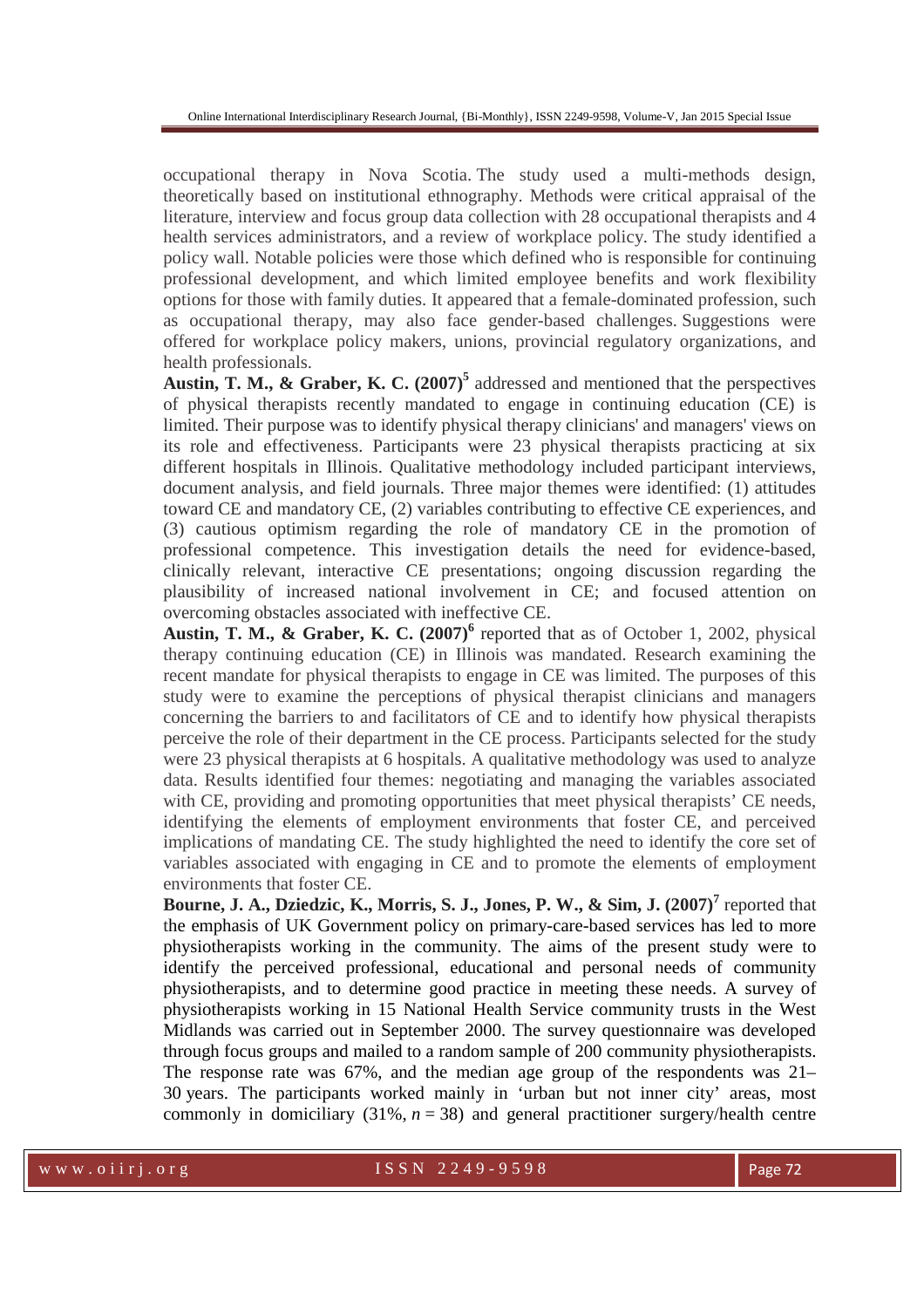(26%,  $n = 32$ ) locations. Fifty-one per cent ( $n = 66$ ) of respondents had no specific learning objectives for continuing professional development (CPD); those with such objectives were more positive as to their helpfulness than those without them (Mann– Whitney *U*-test  $z = 2.519$ ,  $P = 0.012$ ). Fifty-three per cent ( $n = 68$ ) also often/very often found it problematic getting cover for their caseloads so that they could take part in CPD activities. Access to library resources and use of computers were problems, as were confidence in appraising literature and opportunities to discuss research evidence with colleagues. Fifty-nine per cent  $(n = 77)$  of respondents indicated that they often/very often felt stressed by the size of their caseloads. Colleague support included mentorship, peer review, journal clubs, clinical interest groups and multidisciplinary in-service training; respondents with experience of these resources expressed more positive attitudes to them than those without (Mann–Whitney *U*-test  $z = 2.871$ ,  $P < 0.0005$  for each). Fortytwo per cent  $(n = 54)$  indicated that there were problems with safety issues. This study has identified needs that will have an impact on the ability of community physiotherapists to meet the demands of clinical governance. National Health Service management at all levels has a responsibility to facilitate the education, training and support of community physiotherapists.

**Dowds, J., & French, H. (2008)<sup>8</sup>** mentioned that Continuous professional development (CPD) is a mandatory requirement for all ISCP registered physiotherapists and an increasing part of physiotherapy practice. The study highlighted the many forms of CPD that can be used within the ISCP framework, to aid practitioners in attaining a balance of formal and informal CPD in the work setting. The ISCP framework for CPD allows for formal and informal (planned and unplanned) learning. These umbrella terms encompass many activities that physiotherapists perform routinely without realizing or documenting as CPD. These activities such as in-service training, clinical supervision and performance appraisal, to name a few, can be utilized in the workplace to enhance the informal CPD opportunities. Reflection can be incorporated into these activities, and formal CPD such as attendance at courses and conferences enrich the learning experience and ensure that learning acquired is incorporated into clinical practice. Support for the implementation of CPD activities can be enhanced through the formation of CPD coordinators or mentors in the workplace. There are many different types of CPD allowed within the ISCP framework. All can be documented; however the key to improving patient care is the integration of learning through reflective practice into the everyday working life of the physiotherapist. As CPD is likely to become increasingly important within the profession due to introduction of statutory registration and development of the physiotherapy role, therapists should maximize opportunities to integrate CPD into everyday physiotherapy practice.

French, H. P., & Dowds, J. (2008)<sup>9</sup> reviewed the role of Continuing Professional Development (CPD) within physiotherapy, its historical background, types of CPD, effectiveness, and the barriers that limit participation in and implementation of CPD; and to identify areas of future development in CPD in physiotherapy from a research and practice perspective. Various databases were used to collect the data. Experimental designs from case studies to randomized controlled trials, systematic reviews, observational longitudinal and cross-sectional studies, literature reviews and discussion papers in physiotherapy and other healthcare-related fields were used to review the scenario. The historical background of CPD and mandatory and voluntary CPD were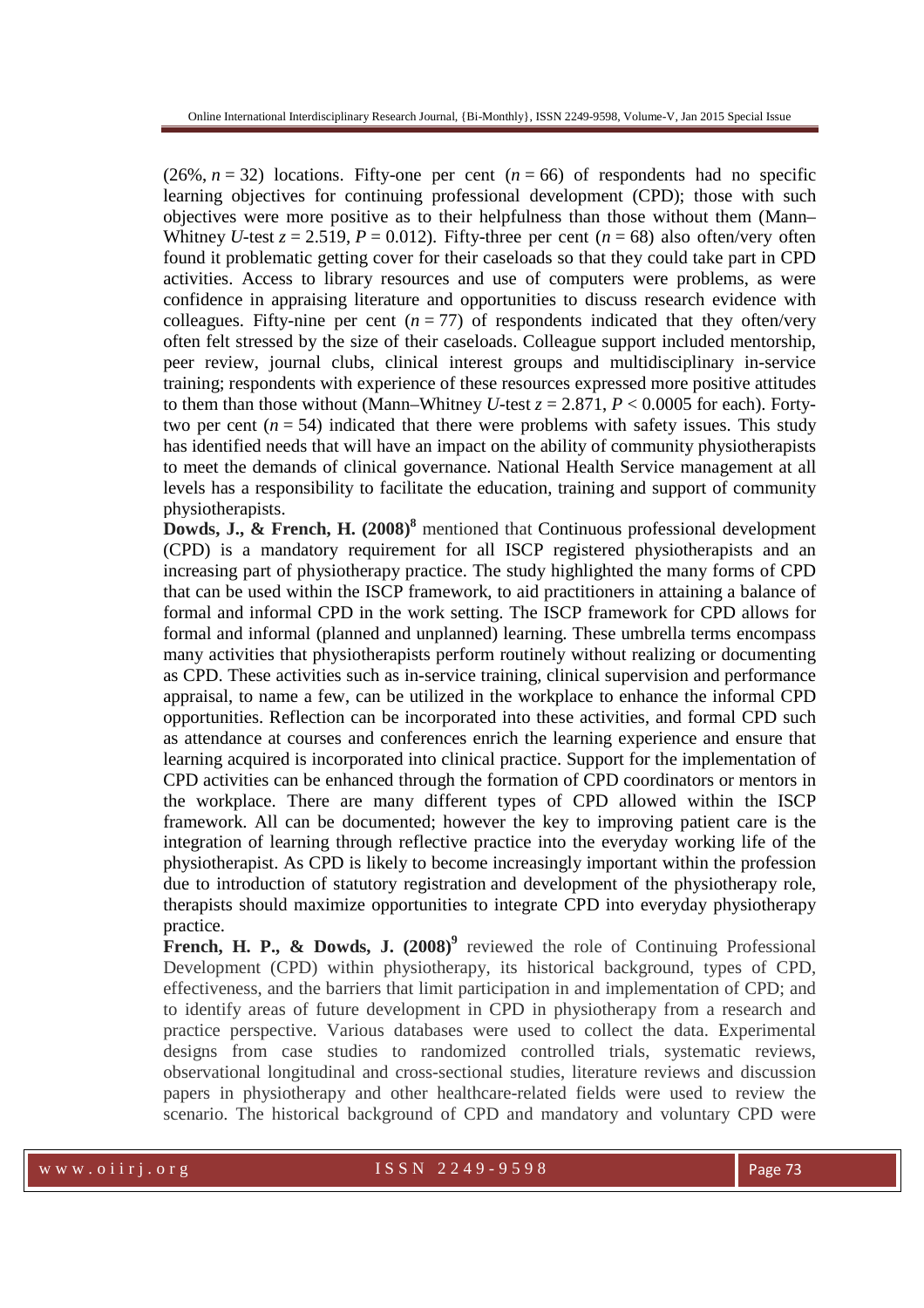discussed. Systematic reviews have identified that interactive formal CPD and critical appraisal have some evidence of effect on clinician behavior and health outcomes. It was concluded that CPD is becomingly increasingly important in physiotherapy and is mandatory in many countries. A wide range of formal and informal physiotherapy CPD activities exist, with limited research into their effect on practice behavior or health outcomes. With a number of evolving areas in physiotherapy, areas for potential research and issues that require consideration for CPD in the future were identified.

**Fleet, L. J., Kirby, F., Cutler, S., Dunikowski, L., Nasmith, L., & Shaughnessy, R. (2008)<sup>10</sup>** mentioned that the idea that health professionals should be accountable to the society they serve is not a new concept and by the 1990s, the continuing professional development (CPD) of health professionals was being seen as one way in which Canadians' level of health could be improved. The public was, and is still today, increasingly demanding a system that is more responsive to regional and community needs. As a result, there is a need for more health professional education at all stages of the education continuum – undergraduate, postgraduate, and continuing professional development – that meets the health and social needs of the populations being served. The trend is now towards 'socially accountable' health care, meaning that the broader context of CPD must also include the personal, social, and political aspects of health care and as such, involve a widening of accountability to patients, the community, managers and policymakers. CPD planning must take into account local and national priorities as well as personal learning needs. However, the definition of social accountability and the stages at which it is addressed is sometimes vague and this added to the difficulty of identifying relevant studies in the literature. Nonetheless, there were some "best practices" evident via Canadian and American studies which focused on models of socially accountable CPD, as well as examples of interdisciplinary collaboration in Canada, the United States, Australia, Great Britain, and the United Arab Emirates. However, there is a definite need for increased research and publication of such "best practice" initiatives. There is also a need for Canadian health professional schools to facilitate this process by sharing their experiences and resources if possible. An extensive literature review was conducted between January and March 2004. This literature review was one of the first activities conducted under the auspices of "Issues of Quality and Continuing Professional Development: Maintenance of Competence", a national project funded by the Primary Health Care Transition Fund, Health Canada. The purposes of this review were to identify literature which focuses on aspects of continuing professional development, social accountability, and determinants of health; "best practices" of socially accountable CPD and inter/intra-disciplinary collaboration, and the critical success factors and challenges to implementing CPD, especially CPD that meets the needs of both health professionals and the populations they serve.

**Marshall, G., Punys, V., & Sykes, A. (2008)<sup>11</sup> conducted a study aimed to investigate** via a questionnaire factors relevant to continuous professional development (CPD) in twelve countries in Europe. The study was carried using co-funding from the European Commission by members of the Higher Education Network for Radiography in Europe (HENRE). Seven hundred and thirty-four individual questionnaires were circulated with a return rate of 75%. CPD was important to most radiographers, although longer qualified radiographers assigned less importance to CPD. Six to ten hours monthly devoted to CPD was the preferred amount of study, with 7 hours per month being the mean time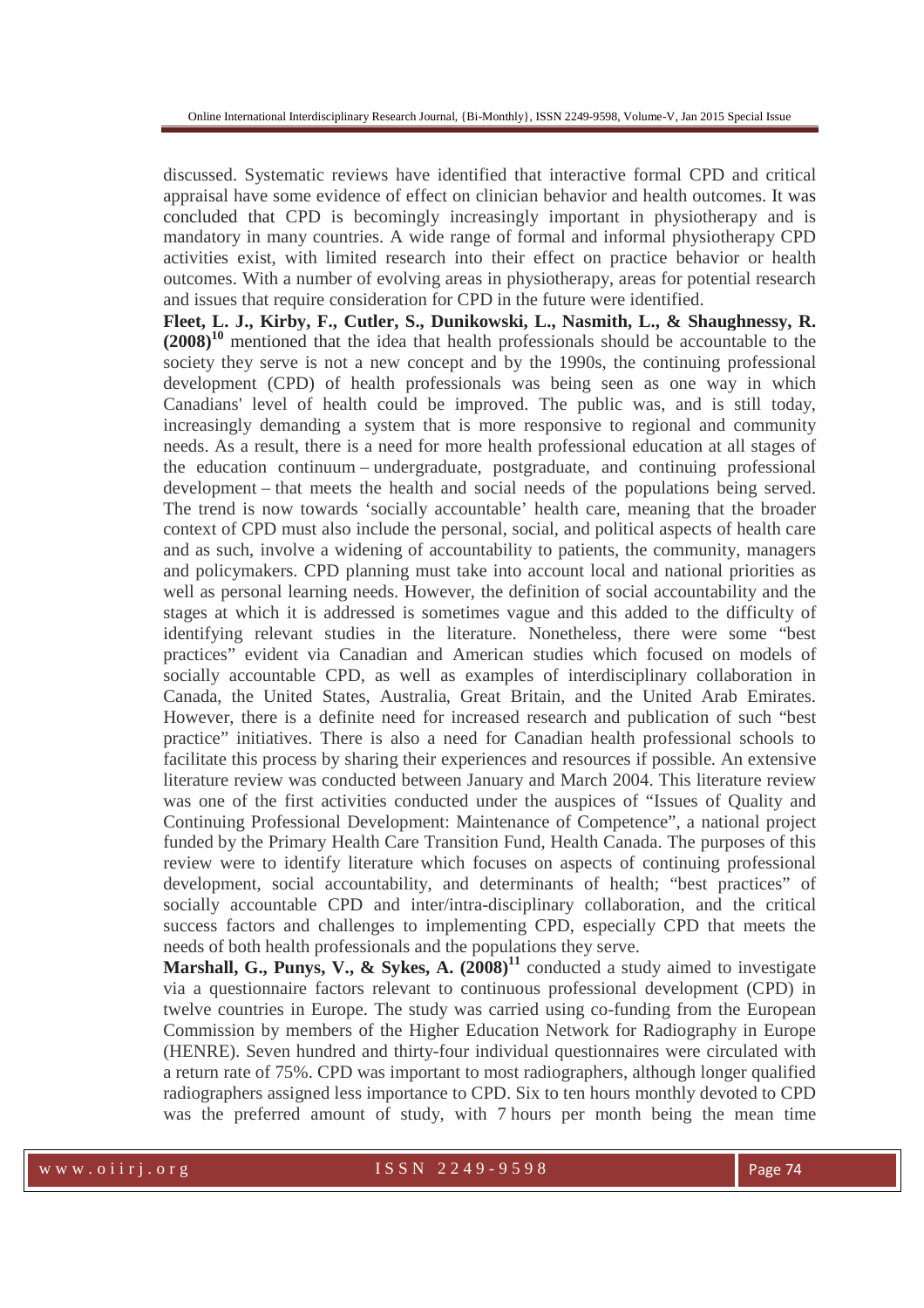radiographers were prepared to devote to CPD. A mixture of paper, e-learning and internet based materials in the native language of the radiographer would be the most popular method for CPD delivery. English was the most popular non-native language for CPD materials. More recently qualified radiographers were able to use a non-native language to study. Cross sectional imaging (CT and MRI) was the most popular area for CPD training although training in digital imaging and trauma were also much sought after. The study identified the potential for European-wide core CPD provision for radiography practitioners. There may be a role for the HENRE network in coordinating this. The author also mentioned that whilst tailoring CPD to the above requirements would be beneficial it must be remembered that antagonists to CPD exist, e.g. cost, work and family constraints.

**Gunn, H., & Goding, L. (2009)<sup>12</sup>** conducted a qualitative study to provide an insight into individual physiotherapists' experiences of Continuing Professional Development (CPD) and to gain an understanding of the challenges of undertaking CPD in a geographically dispersed primary healthcare setting. Data analysis was conducted by data transcription, immersion, coding and generation of themes using a pragmatic five-step process. Eleven participants were identified from a study population of physiotherapists working in two local primary care trusts following the principle of maximum variation sampling. Results showed that four main themes emerged: CPD processes; motivation for undertaking CPD; enabling CPD; and outcomes of CPD. Participants felt that CPD should include a range of activities and learning behaviors. However, there was a preference for active learning styles and formal course-based learning. The study also identified issues around CPD planning and needs identification. There was evidence of change in individuals' practice and internal perceptions as outcomes of CPD, although issues around the application and maintenance of change were identified. The study concluded that CPD has an effect on clinical practice in this small group of physiotherapists working in community National Health Service settings. Significantly, undertaking CPD improves confidence as well as competence, enabling individuals to form effective therapeutic relationships with patients and other members of their teams.

**Li, L. C., Hurkmans, E. J., Sayre, E. C., & Vlieland, T. P. V. (2010)<sup>13</sup>** explored the relationships among the roles assumed by physical therapists in arthritis care and their previous participation in arthritis courses for continuing professional development (CPD). A total of 600 Canadian physical therapists and 461 Dutch physical therapists practicing in orthopedics were randomly selected to participate in a mail survey. The questionnaire covered areas related to their clinical practice, previous participation in arthritis-related CPD courses, and roles in the management of osteoarthritis (OA) and rheumatoid arthritis (RA). Poisson regression was used to explore the associations between physical therapists' participation in arthritis-related CPD courses and the number of roles they assumed in OA and RA care, after adjusting for personal characteristics, arthritis caseload, and country of practice. The survey response rates were 47.7% in Canada and 50.5% in the Netherlands. A total of 424 participants (Canada=224, the Netherlands=200) had treated patients with OA in the previous month, and 259 participants (Canada=68, Netherlands=191) had treated patients with RA in the previous month. The most common roles reported by participants were providing traditional physical therapy interventions and providing postsurgical care. Arthritis-related CPD courses significantly increased (i.e., multiplied) the expected number of roles assumed by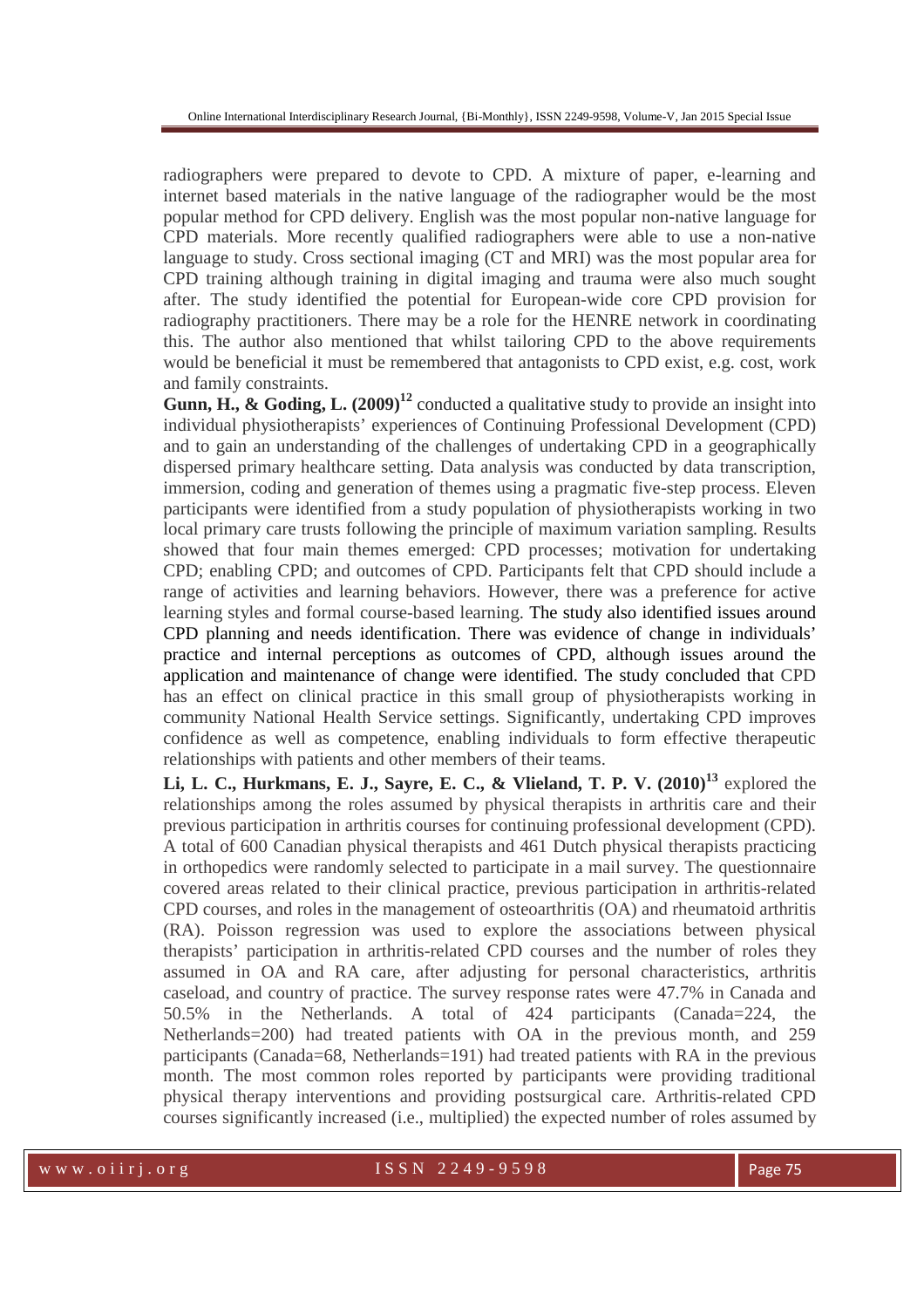physical therapists by a factor of 1.32 (95% confidence interval=1.11, 1.56) in OA management and 1.69 (95% confidence interval=1.34, 2.13) in RA management. This exploratory analysis highlighted the association between participation in arthritis-related CPD courses and the roles assumed by physical therapists in OA and RA management. Further research is needed to understand the effects of CPD activities on other areas of physical therapist practice and on patients' outcomes.

**Haywood, H., Pain, H., Ryan, S., & Adams, J. (2012)<sup>14</sup>** stated that an increasing number of extended-scope practitioner roles for nurses and allied health professionals can be found within the national health services in the UK. There has been little specific research into the facilitators and barriers for engagement with continuing professional development (CPD) of this group of health care professionals. This study presented a review of the issues surrounding participation in, and influencing factors of, continuing professional development for nurses and allied health professionals. These findings were summarized in a conceptual model relevant to service planning and delivery for health care professionals and their managers. Literature databases were searched. Findings were presented in a narrative synthesis describing the supra-organizational, organizational, and personal factors identified in the literature and how the support of managers and colleagues is critical. The study concluded with the construction of a model that illustrates the multi-faceted nature of CPD from the review's findings, which could assist clinicians at all levels of seniority and their managers in optimizing CPD in their workplaces and when seeking to identify and address hindrances to CPD.

### **Conclusion**

From the above review it can be very easily concluded that a lot of work has been going on towards Continuing Professional Development for the physiotherapists across the world but still a lot has to be done. Few authors clearly reported through their studies that need for CPD is very there for physiotherapists. Few were of the few that although Physical therapists frequently attend continuing education courses with the goal of providing better care, yet the effectiveness of continuing education for improving outcomes has not been examined. Thus it is very important to measure the effectiveness of CPD programs also. The study also concluded that not many studies were found in Indian context in which the emphasis is given on CPD for physiotherapists. This is also one important area to be looked into.

### **References**

- **1.** Austin, T. M., & Graber, K. C.  $(2007)^5$ . Physical therapists' perspectives on the role and effectiveness of continuing education. *Journal of allied health*, *36*(4), 216-223.
- **2.** Austin, T. M., & Graber, K. C.  $(2007)^6$ . Variables influencing physical therapists' perceptions of continuing education. *Physical therapy*, *87*(8), 1023-1036.
- **3.** Bourne, J. A., Dziedzic, K., Morris, S. J., Jones, P. W., & Sim, J.  $(2007)^7$ . Survey of the perceived professional, educational and personal needs of physiotherapists in primary care and community settings. *Health & social care in the community*, *15*(3), 231-237.
- **4.** Brennan, G. P., Fritz, J. M., & Hunter, S. J. (2006) 2 . Impact of continuing education interventions on clinical outcomes of patients with neck pain who received physical therapy. *Physical therapy*, *86*(9), 1251-1262.